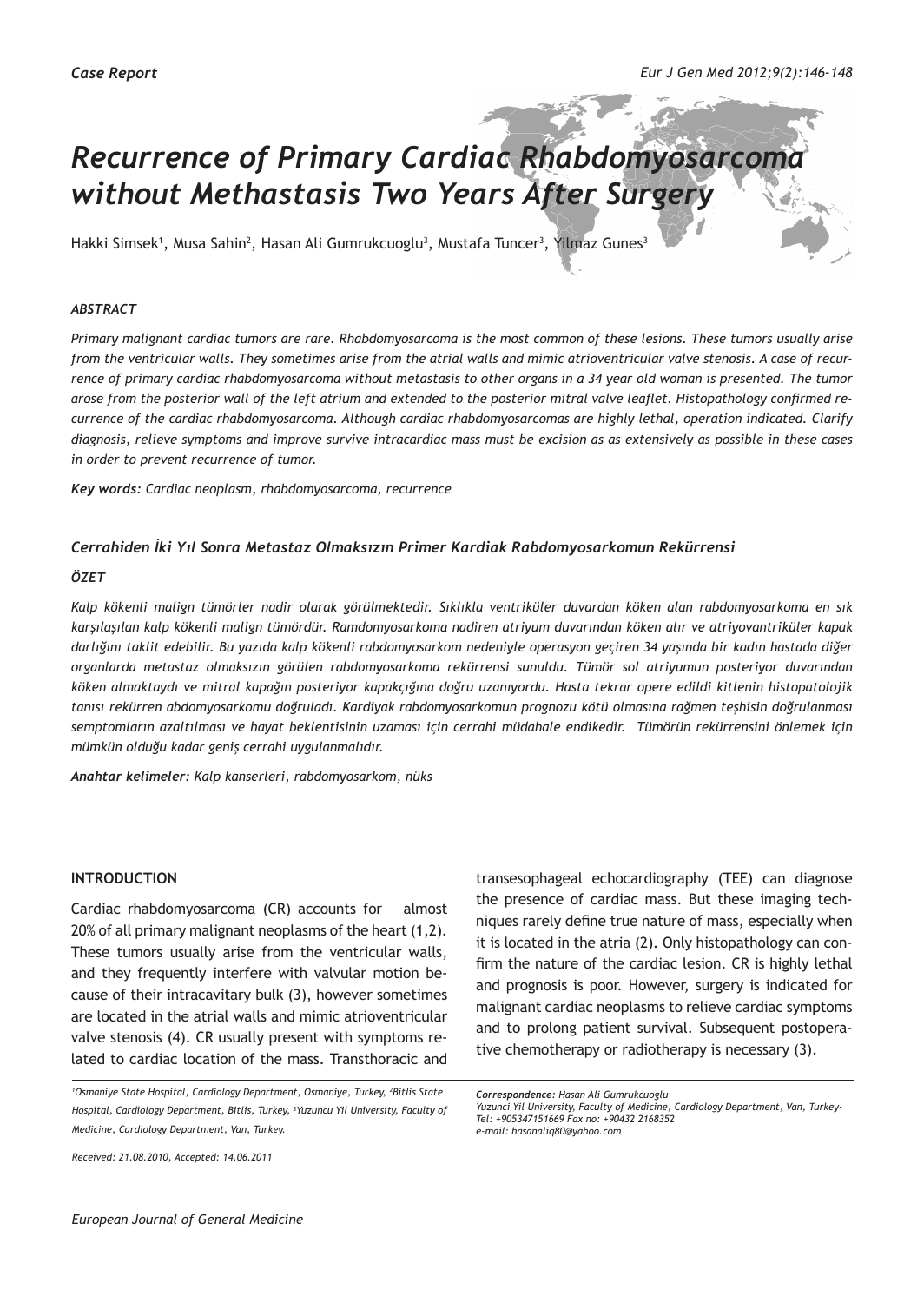We report a case of primary cardiac rhabdomyosarcoma that presented with recurrence in the same location and survived for two years without methastasis after surgical resection.

# **CASE**

A 34 year old woman was admitted to the hospital because of exertional dispnea palpitations and peripheral edema for four days. The patient said that she was operated due to cardiac mass two years ago and subsequent radiotherapy and chemotherapy was performed. Her previous reports demonstrated a pleomorfic type rhabdomyosarcom arising from the posterior wall of the left atrium extending to the posterior mitral valve leaflet. The mass was excised with mitral valve protection and metastasis had not been determined in neither the thoracoabdominal computerized tomography (CT) nor positron emission tomography (PET) scans performed after operation. Upon physical examination, the patient was dyspneic at rest and moderate pretibial edema was present. Arterial pressure was 100/70 mmHg, heart rate was 104 beat/min. Peripheral arterial pulses were normal. On auscultation no murmur was heard. The electrocardiogram revealed sinus tachycardia. Chest radiography was normal. Transthoracic 2-D echocardiography (TTE) revealed a 3x3 cm diameter left atrial mass with irregular borders (Figure 1) and moderate mitral stenosis (mitral valve area: 1.5 cm2 , and peak/mean gradients across the mitral valve assessed by continuous wave Doppler were: 20/9 mmHg ). This mass was attached to the posterior wall of the left atrium, mimicking a large thrombus, and it extended to the posterior mitral valve leaflet as signated her prior reports. This lesion was evaluated as a recurrence of CR according to history and findings. CT and PET scans performed for evaluation of methastasis to other organs didn't show any methastasis again and referred the patient to cardiovasculer surgery. The mass was excised and the mitral valve posterior leaflet was rubed out the mass and fixed by way of its plasticy with pericardium in the second operation. The patient was given the second subsequent radiotherapy and chemotherapy.

Pathological examination confirmed the diagnosis of recurrent CR. TTE performed two months after second operation revealed reconstruction of the posterior wall of the left atrium with pericardium and immobility of mitral valve posterior leaflet due to its plasticy with pericardium. Neither tissue masses in the left atrium nor mitral valve stenosis was seen (Figure 2).

# **DISCUSSION**

Primary malignant tumors of the heart are rare. Holley et al. (1) reported they occur with the frequency of 0.001–0.28% of which 75% are benign and 25% are malignant in origin (1). Cardiac rhabdomyosarcoma accounts for almost 20% of all primary malignant neoplasms of the heart. However, Blondeau (5) has reported the frequency of malignant tumors as 10%. Cardiac rhabdomyosarcomas are rare tumors (6) accounting for about 4% of primary cardiac neoplasm, although this prevalence has not been commonly reported; in a large series of 75 primary cardiac sarcomas, none of them were found to be a rhabdomyosarcoma (3).

Cardiac rhabdomyosarcoma is characterized with intraluminal growth, expressed invasion in myocardium and cardiac valves and rapid obstruction of the lumen. Although CR usually arise from the ventricular walls, in adult patients sometimes arise from the atrial walls and cause atrioventricular stenosis as in our case (4). In those cases, the tumor is usually given a presumptive diagnosis of thrombus or myxoma (1,4). For the revealing of intracardiac tumors echocardiography and magnetic resonance imaging are valuable methods. Transesophageal echocardiography (TEE) is superior to transthoracic echocardiography as it provides anatomical depicting of the mass (7). It is allows to distinguish tumors from thrombi and extra cardiac mass lesions (8). Magnetic resonance (MR) also provides precise description of localization and extent of the tumor. Cardiac MR could not be performed in this case due to its not available.

Cardiac rhabdomyosarcoma is very aggressive, like other sarcomas, and often presents as acute heart failure. However, clinical presentation differs in accordance with the location of the mass. By the time cardiac symptoms become evident, metastatic lesions are usually diffuse. Although survival of up to 5 years has been reported (9), prognosis is very poor: patients usually survive less than 1 year, in spite of excision of the primary tumor and subsequent radiation and chemotherapy. Nevertheless, surgery is usually necessary to elucidate the diagnosis and alleviate symptoms. In our case since the mass nearly attached to posterior leaflet of mitral valve and prevented its motion, the unusual presentation of a rapidly evolving